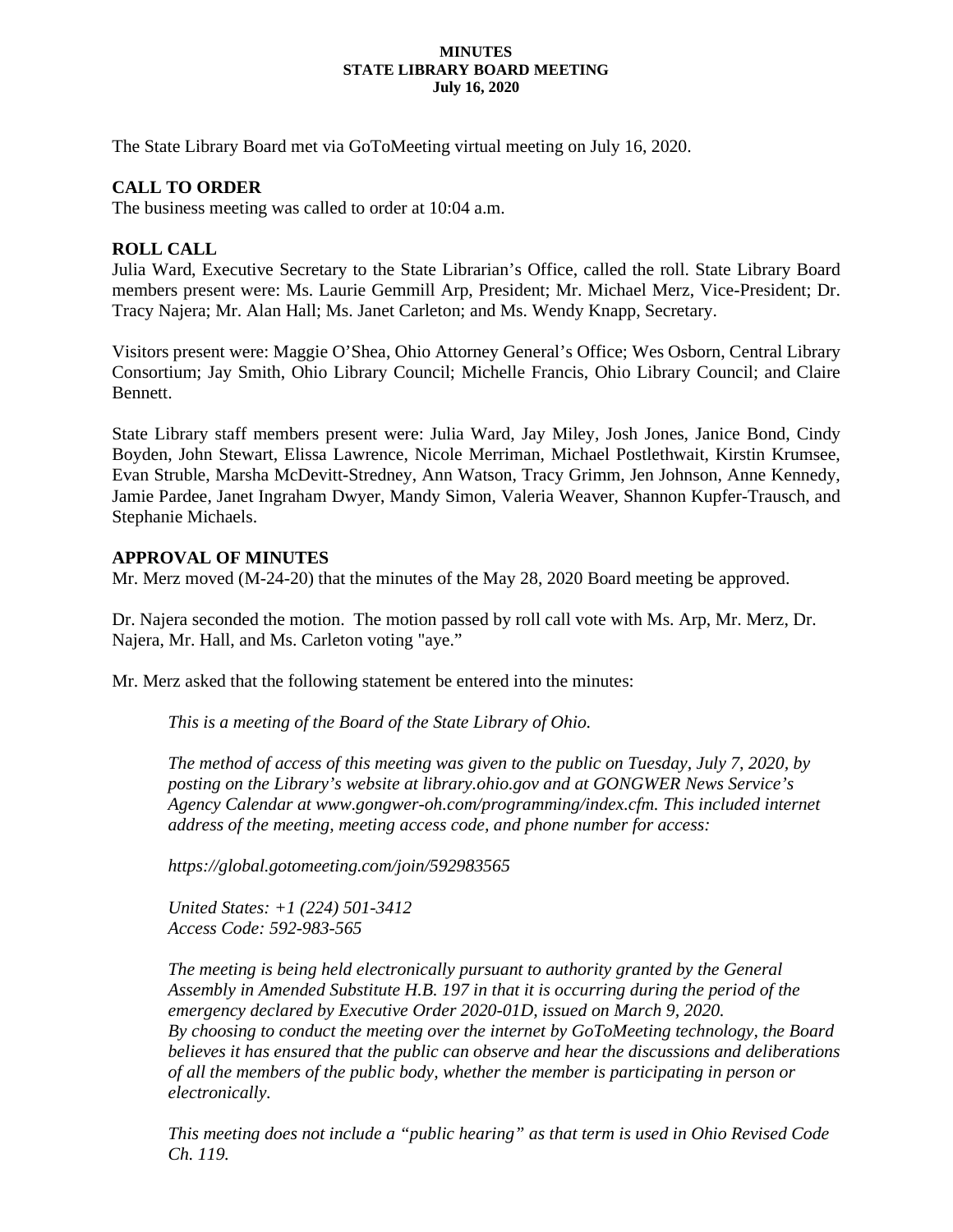# **PUBLIC PARTICIPATION**

There was no Public Participation.

# **LSTA REPORT**

## **Guiding Ohio Online**

Evan Struble, Associate State Librarian for Library Development, presented the Board with information about the Guiding Ohio Online program. He explained that the program allows public libraries in Ohio to have a technology trainer as a contract employee in the library. This year, two new libraries applied to the program. Mr. Struble said that just over \$300,000 is requested. Ms. Arp asked if there have been any lessons learned or things that Mr. Struble encourages for new libraries to the program. He said that he encourages "geographic buddies" among libraries and for libraries to not forget their own staff when training. Mr. Struble shared that over the years, several technology trainers have been hired by their library after the grant period is finished. He said that this year saw the first instance of a technology trainer turned director.

Mr. Merz moved (M-25-20) that Library Services and Technology Act (LSTA) grants from FFY20 funds be awarded to the following libraries in the specified amounts for Services to Targeted Populations / Guiding Ohio Online projects for the period of October 1, 2020 – September 30, 2021.

| Ada Public Library                     | \$23,520 |
|----------------------------------------|----------|
| <b>Adams County Public Library</b>     | \$15,375 |
| Cardington-Lincoln Public Library      | \$17,542 |
| Cuyahoga Falls Library                 | \$9,555  |
| East Palestine Memorial Public Library | \$17,640 |
| Henderson Memorial Public Library      | \$11,068 |
| <b>Huron County Community Library</b>  | \$17,552 |
| Kingsville Public Library              | \$23,986 |
| Kinsman Free Public Library            | \$16,920 |
| <b>Licking County Library</b>          | \$22,995 |
| Logan-Hocking County District Library  | \$12,013 |
| <b>Madison Public Library</b>          | \$11,700 |
| Meigs County District Public Library   | \$13,860 |
| <b>Newton Falls Public Library</b>     | \$19,305 |
| Perry Cook Memorial Public Library     | \$8,820  |
| Pickerington Public Library            | \$17,649 |
| <b>Putnam County District Library</b>  | \$23,214 |
| Salem Public Library                   | \$12,480 |
| <b>Wagnalls Memorial Library</b>       | \$8,012  |
|                                        |          |

Mr. Hall seconded the motion. The motion passed by roll call vote with Ms. Arp, Mr. Merz, Dr. Najera, Mr. Hall, and Ms. Carleton voting "aye."

## **ILS Automation Grant**

Mr. Struble presented an ILS Automation Grant to the Board for reapproval. He explained that because of the COVID-19 pandemic, the library was not able to complete the previously awarded grant in the required time. Mr. Struble said that guidance from the Institute of Museum and Library Services during this time was to give libraries grace. He explained that while this is not a new grant, the funds will be coming from a new fiscal year. Mr. Hall asked which fiscal year the funds will come from, and Mr. Struble said that they would come from next fiscal year. Mr. Hall followed up to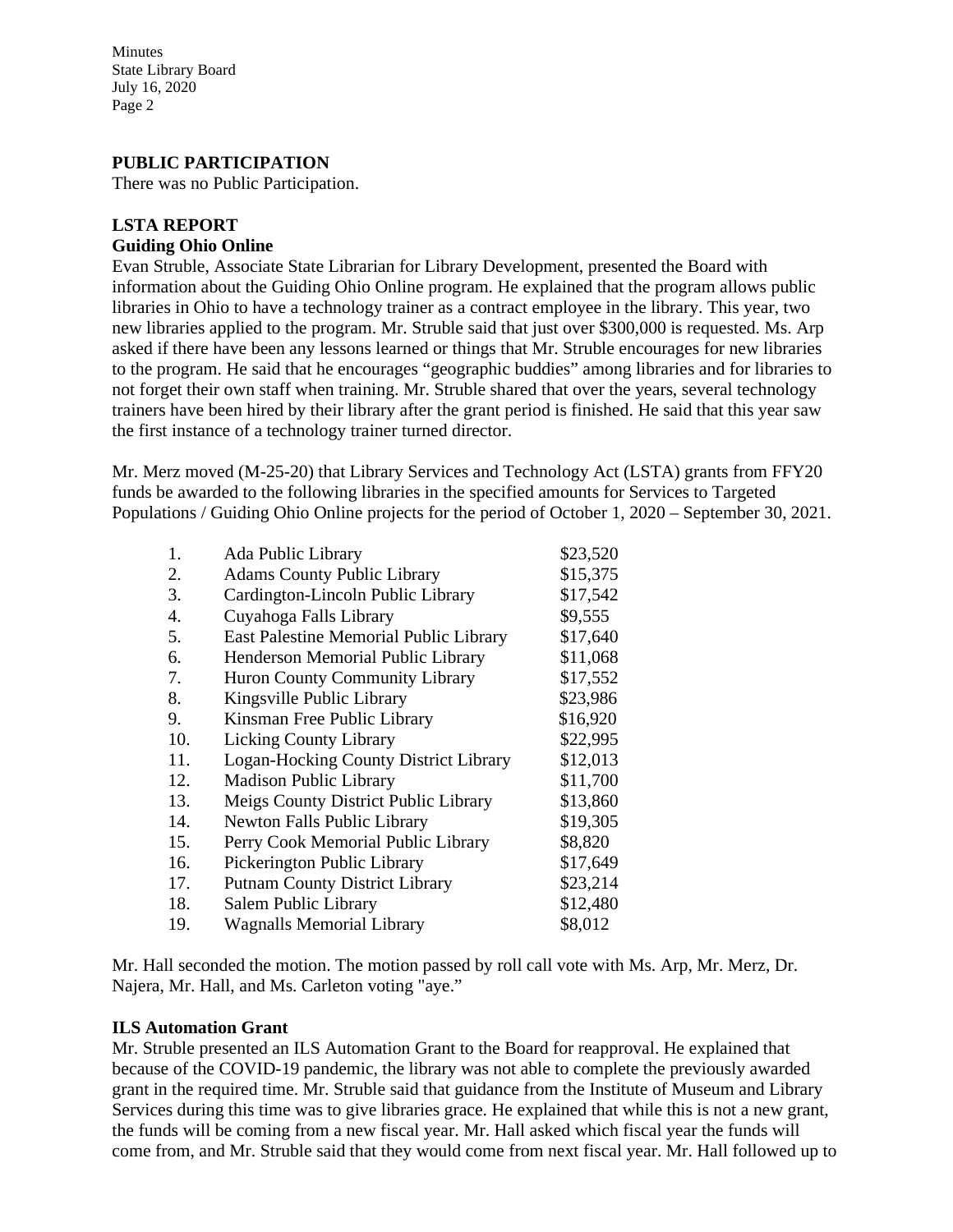ask where the unspent funds went, and Mr. Struble explained that they were reallocated to other programs.

Mr. Merz moved (M-26-20) that a Library Services and Technology Act (LSTA) grant in the amount of \$33,000 from FFY20 funds be awarded to the Muskingum County Library System for a Public Library Automation project for the period of July 16, 2020 – September 30, 2021.

Ms. Carleton seconded the motion. The motion passed by roll call vote with Ms. Arp, Mr. Merz, Dr. Najera, Mr. Hall, and Ms. Carleton voting "aye."

## **STATE LIBRARIAN'S REPORT**

## **Board Development—Central Library Consortium Overview**

Wes Osborn, Executive Director of Information Technology for Central Library Consortium (CLC), gave the Board an overview of the consortium. Mr. Osborn explained that CLC is renting space from the State Library for their physical location. He explained that the consortium started in 1987 with four libraries. Today, it has seventeen member libraries with an annual circulation of 26 million items. Mr. Osborn said that the consortium delivers items to over 50 addresses. From request to arrival, items take an average of ten days to arrive. Mr. Osborn explained that decision making for the consortium is driven by expert committees in areas that aren't already covered by other agencies in the state. He said that CLC is a part of SearchOhio and OhioLINK to be able to share resources in as many places as possible.

## **Budget Update**

Jamie Pardee, Chief Fiscal Officer, provided the Board with an update on the State Library budget. Ms. Pardee explained that the State Library sustained a 10% budget cut after removing payroll. She said that the State Library has around \$500,000 in a holding account without access. It is possible that the money could be accessed later, but Ms. Pardee said that was unlikely. She explained that the State Library has sufficient funds to get through the fiscal year. Ms. Pardee told the Board that exempt staff are taking cost savings days which amount to ten days of unpaid leave. She explained that the budget cut was to General Revenue Funds only and that OPLIN did not sustain a cut because they do not receive those funds. Ms. Pardee said she should have guidance soon for the next budget and that it will likely be due in October. Ms. Pardee explained that DAS Real Estate is negotiating with the State Library building owner for a reduction in rent. Ms. Arp asked about unspent funds on the financial report in the Board packet. Ms. Pardee explained that those were funds that the State Library was not allowed to spend, and that only \$1 was actually unspent. Ms. Arp asked if the cost savings days will allow staffing levels to remain the same and Ms. Pardee verified that funding is available for all staff positions.

## **Statewide Delivery Update**

Ms. Pardee gave an update to the Board about the status of Statewide Delivery. She said that she has been a part of monthly calls with Priority Dispatch since March to keep apprised of the status of the system. Delivery for public libraries began again on June 29 and has gone well. Ms. Pardee explained that Cleveland's hub has a large backlog and it will take a while to deliver all of those materials. OhioLINK is set to go live with academic library delivery on July 27, bringing the system to 86% of capacity.

# **CARES Act Update**

Mr. Struble presented the Board with an update on CARES Act funds. He explained that the State Library's CARES Act Mini-Grant Program launched just over a week ago. Libraries of all types may apply for \$3,000 to be used in response to COVID. Mr. Struble said that some interesting proposals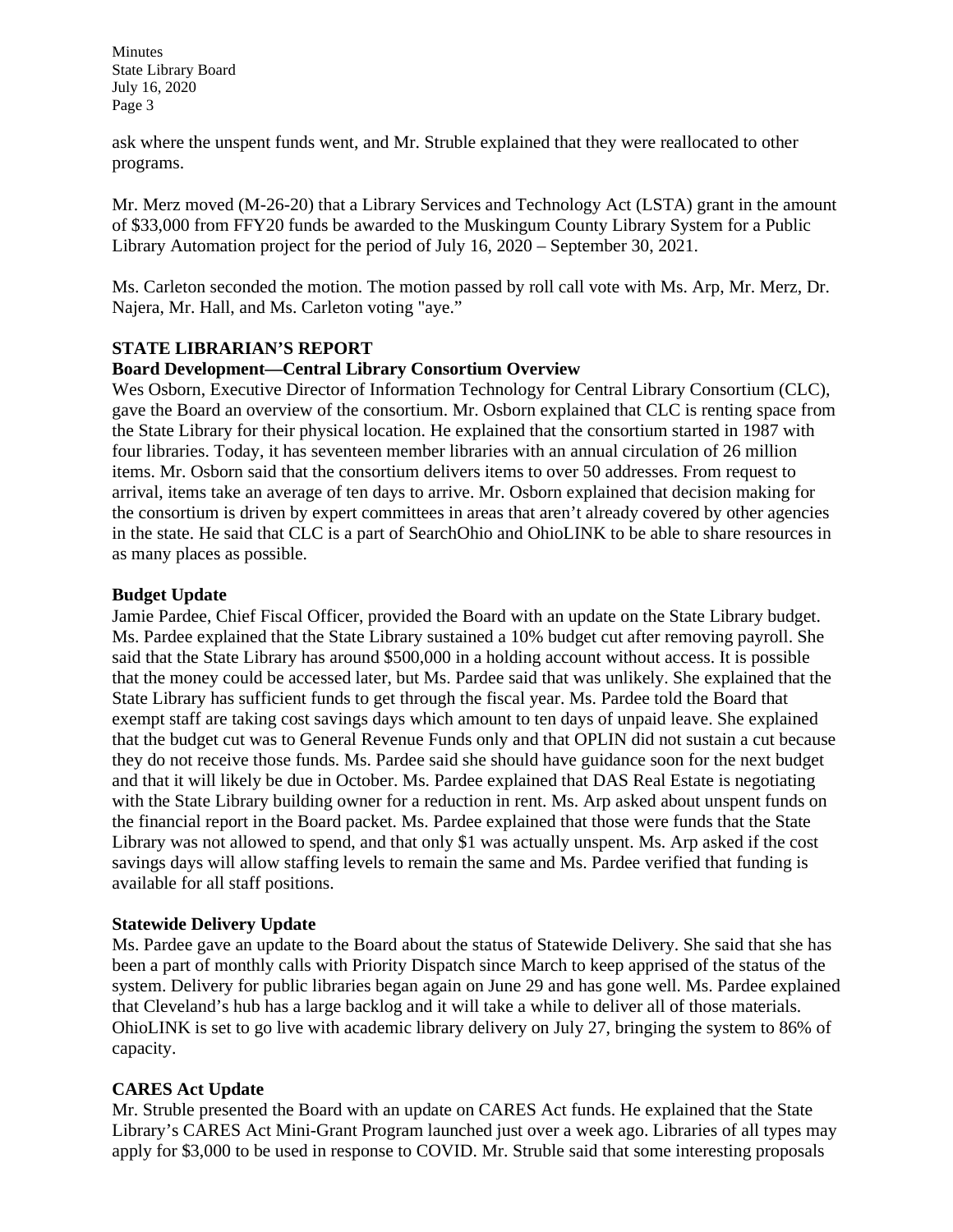have been submitted. The State Library has already received applications from libraries in 20 of Ohio's 88 counties. Mr. Struble said that there have been a lot of first-time LSTA applicants. Ms. Carleton asked for examples of interesting things that libraries are applying for. Mr. Struble said that one application from an academic library was to eliminate shared items for student workers and purchase things such as locks for lockers. He shared that a public library wants to use funds for deep cleaning of surfaces and carpets. He said that he will be interested to see what the split will be between safety and technology purchases. Mr. Hall asked how the State Library will sort through the applications. Mr. Struble explained that staff will be going through applications to make sure they are eligible and that there are very minimal barriers to receiving the funds, although there is a finite amount of funds to give to libraries. Mr. Struble said that staff is working to get the word out to all types of libraries about the available funds. Mr. Hall suggested that the public library model of Ohio may be working against libraries receiving more CARES Act funds because they are not receiving county funds like West Virginia's libraries do. Ms. Arp thanked Mr. Struble for removing barriers in the application process.

Ms. Arp asked Ms. Knapp for her thoughts on reopening the State Library. Ms. Knapp explained that there is a reopening committee at the Library that is working on a safe reopening plan. She said that she would like to purchase laptops using CARES Act funds for staff to use while working at home. Ms. Knapp said that the library has all necessary PPE in place when it is time to return. Some staff have been working in the building on a limited basis. She said that the governor has directed state employees to continue working at home when possible. Ms. Knapp expressed her pride in the work that the State Library staff has continued to do while working from home. Ms. Arp said that she appreciated Ms. Knapp's leadership during this challenging time.

## **UNFINISHED BUSINESS**

There was no unfinished business.

## **NEW BUSINESS**

## **Approve Board Meeting Schedule for Fiscal Year 2022**

Ms. Knapp presented the Board with a proposed Board meeting schedule for fiscal year 2022. No Board members had conflicts with the proposed dates.

Mr. Merz moved (M-27-20) that the following State Library Board meeting schedule be approved for fiscal year 2022:

July 15, 2021 October 21, 2021 December 9, 2021 January 20, 2022 March 17, 2022 May 19, 2022

Mr. Hall seconded the motion. The motion passed by roll call vote with Ms. Arp, Mr. Merz, Dr. Najera, Mr. Hall, and Ms. Carleton voting "aye."